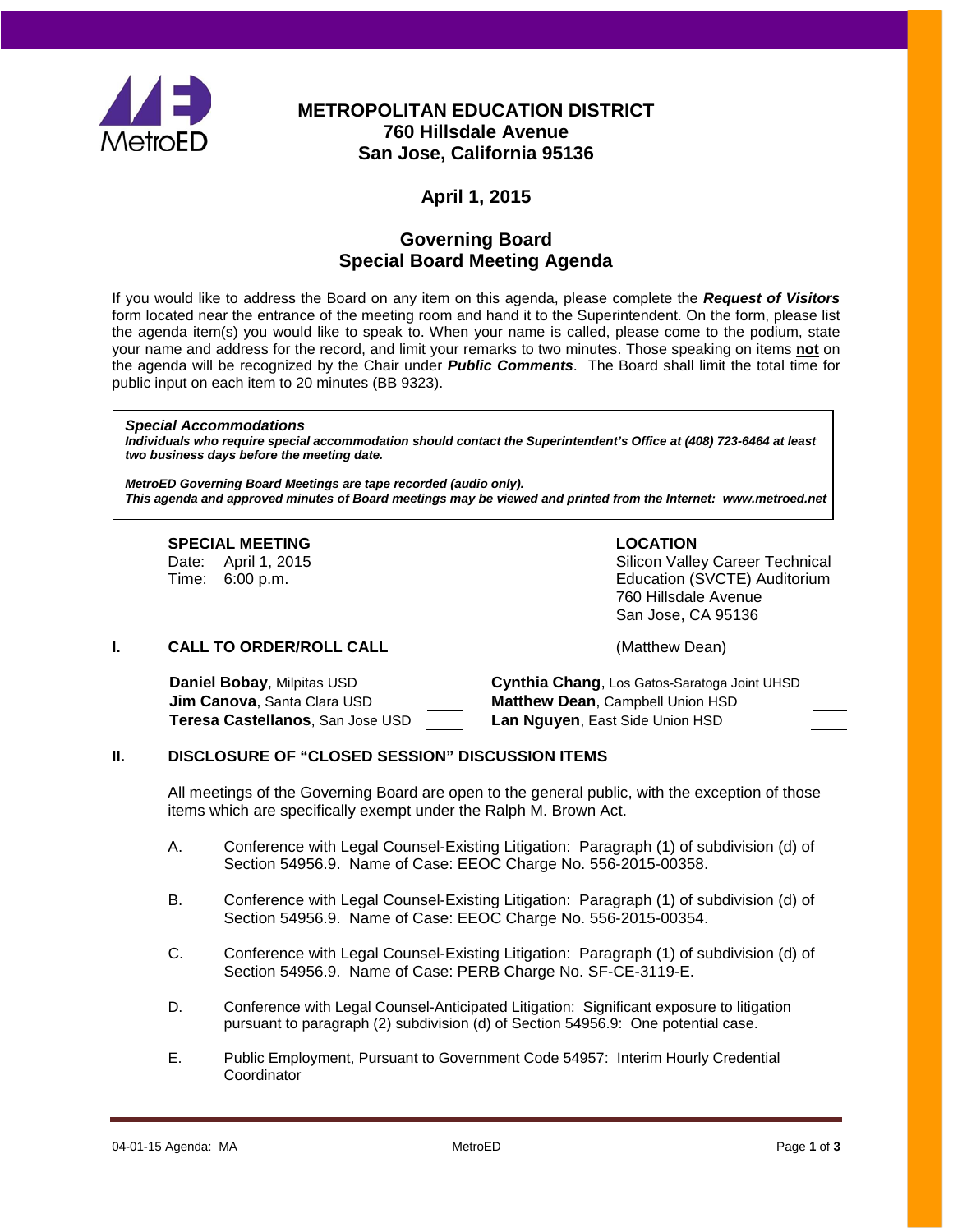## **III. PUBLIC COMMENTS REGARDING CLOSED SESSION ITEMS**

*Members of the public may address the Board on any subject not on tonight's agenda; however, provisions of the Brown Act (Government Code 54954.2(a) and .3) preclude any action. As an unagendized item, no response is required from the Board or District Staff and no action can be taken; however, the Board may instruct the Superintendent to agendize the item for a future meeting. When your name is called, please come to the podium, state your name and address for the record, and limit your remarks to two minutes for individuals or five minutes for a group.*

#### **IV. ADJOURN TO CLOSED SESSION Time: 6:05 p.m.**

**Location: SVCTE, RM 819**

| V.    | <b>SPECIAL MEETING</b><br><b>Reconvene from Closed Session</b> | Time: 7:00 p.m.<br><b>Location: SVCTE Auditorium</b> |
|-------|----------------------------------------------------------------|------------------------------------------------------|
| VI.   | <b>REPORT OF CLOSED SESSION ACTIONS</b>                        | (Matthew Dean)                                       |
| VII.  | <b>PLEDGE OF ALLEGIANCE</b>                                    | (Matthew Dean)                                       |
| VIII. | <b>ADOPT AGENDA</b>                                            | (Matthew Dean)                                       |

## **IX. PUBLIC COMMENTS**

*Members of the public may address the Board on any subject not on tonight's agenda; however, provisions of the Brown Act (Government Code 54954.2(a) and .3) preclude any action. As an unagendized item, no response is required from the Board or District Staff and no action can be taken; however, the Board may instruct the Superintendent to agendize the item for a future meeting. When your name is called, please come to the podium, state your name and address for the record, and limit your remarks to two minutes for individuals or five minutes for a group.*

## **X. CONSENT/ACTION CALENDAR (ACTION)**

**All matters listed under the Consent/Action Calendar and marked with an \*asterisk are considered by the Governing Board to be routine and will be enacted in one motion.** There will be no discussion of these items prior to the time the Board considers the motion, unless members of the Board or the Superintendent request specific items to be discussed and/or removed from the Consent Calendar.

## **BUSINESS AND FINANCIAL FUNCTIONS**

\*1. [Approval](http://fbsd.metroed.net/malaimo/Board_Agenda/04-01-15SpecialBoardMtg/Item1.pdf) of Contract for legal services with Fagen Friedman & Fulfrost LLP (Alyssa Lynch)

#### **PERSONNEL FUNCTIONS**

\*2. [Personnel Assignment](http://fbsd.metroed.net/malaimo/Board_Agenda/04-01-15SpecialBoardMtg/Item2.pdf) Orders #2015-10 (Anne Welsh-Treglia)

## **INSTRUCTIONAL AND STUDENT FUNCTIONS**

\*3. [2015-16 Draft](http://fbsd.metroed.net/malaimo/Board_Agenda/04-01-15SpecialBoardMtg/Item3.pdf) School Calendar (Anne Welsh-Treglia)

**Recommendation: It is recommended the Governing Board approve Consent Calendar items \*1 through \*3.**

**MOTION: \_\_\_\_\_\_\_\_ SECONDED: \_\_\_\_\_\_\_\_ DISCUSSION VOTE: \_\_\_\_\_\_\_\_\_\_**